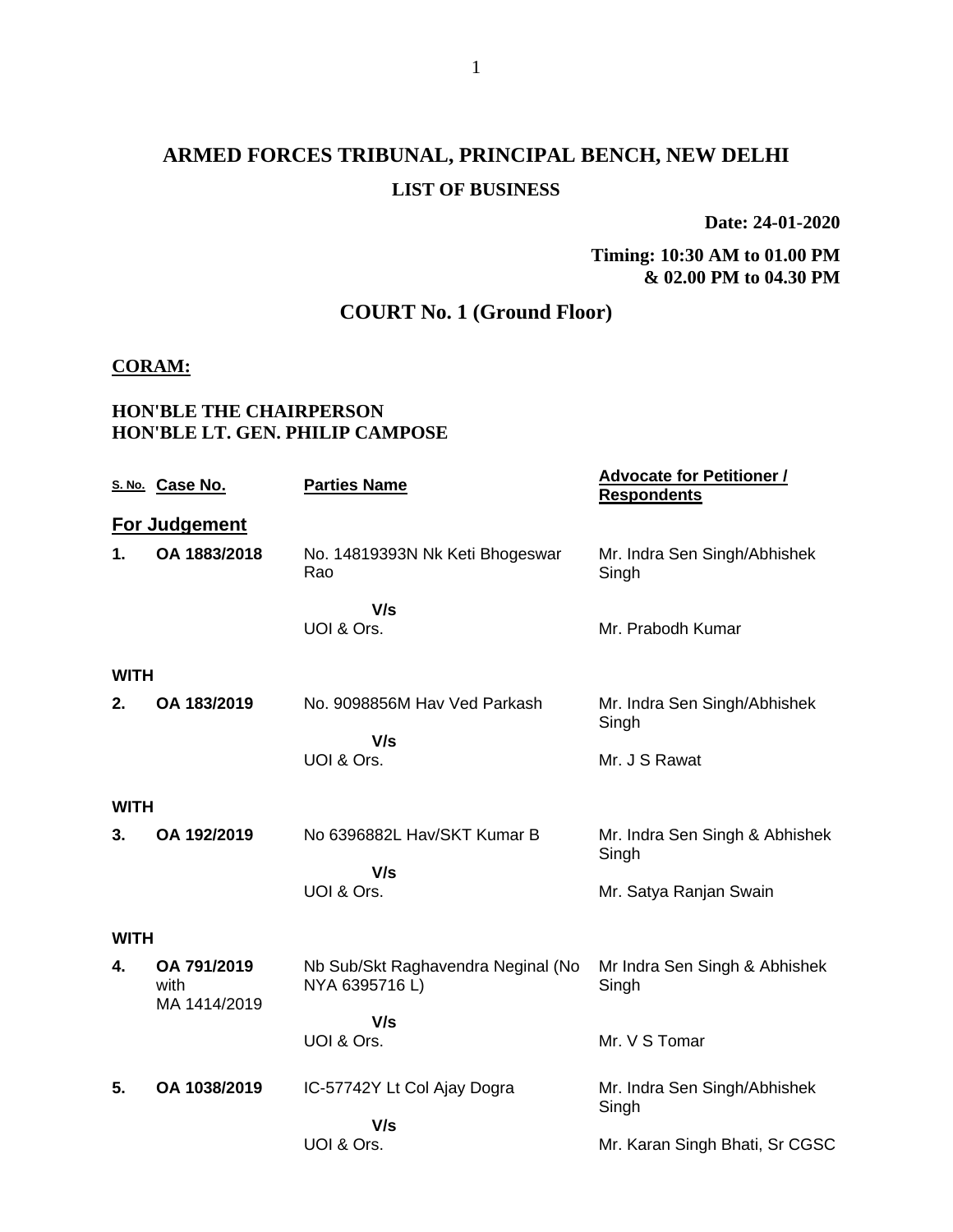## **For Admission**

| 6.  | TA 1/2020<br>(TA 7/2012)             | JC-270040H Ex Nb Sub Neki Ram                                           | Mr. V S Kadian                 |
|-----|--------------------------------------|-------------------------------------------------------------------------|--------------------------------|
|     | (RB, Jaipur)<br>CWP 218/2009         | V/s<br>UOI & Ors.                                                       | Mr. Karan Singh Bhati, Sr CGSC |
| 7.  | OA 183/2020                          | No 15373818H L/Nk Anil Kumar G                                          | Mr Veerendra Mohan             |
|     |                                      | V/s<br>UOI & Ors.                                                       | Mr. Prabodh Kumar              |
| 8.  | OA 190/2020                          | No 15813871M Hav (CLK) Arun Lal VS Mr Indra Sen Singh / Abhishek<br>V/s | Singh                          |
|     |                                      | UOI & Ors.                                                              | None                           |
| 9.  | OA 194/2020                          | No 930549A Cpl Vikram                                                   | Mr O P Bhadani & SS Pandey     |
|     |                                      | V/s<br>UOI & Ors.                                                       | None                           |
|     | <b>For Execution</b>                 |                                                                         |                                |
| 10. | MA 92/2017<br>in                     | NK /JE Hakmuddeen                                                       | Mr. Alok Kishor                |
|     | OA 59/2013 (RB<br>Mumbai)            | V/s<br>UOI & Ors.                                                       | Mr Harish V Shankar            |
|     | <b>For Hearing</b>                   |                                                                         |                                |
| 11. | TA 200/2010<br>Writ Petition (Civil) | Sh. Vinod Kumar Rana                                                    | Mr. J Amal Anand/Ytharth Kumar |
|     | No. 14014/2006                       | V/s<br>UOI & Ors.                                                       | Mr Shyam Narayan               |
| 12. | OA 1022/2015                         | Ex Sqn Ldr K K Jha                                                      | Ms. Archana Ramesh             |
|     |                                      | V/s<br>UOI & Ors.                                                       | Mr JS Rawat                    |
|     | <b>For Final Hearing</b>             |                                                                         |                                |
| 13. | TA 287/2010                          | Maj K Pari                                                              | Mr HS Tiwari                   |
|     | Writ Petition (C)<br>8741/2006       | V/s<br>UOI & Ors.                                                       | Mr Avdhesh Kumar Singh         |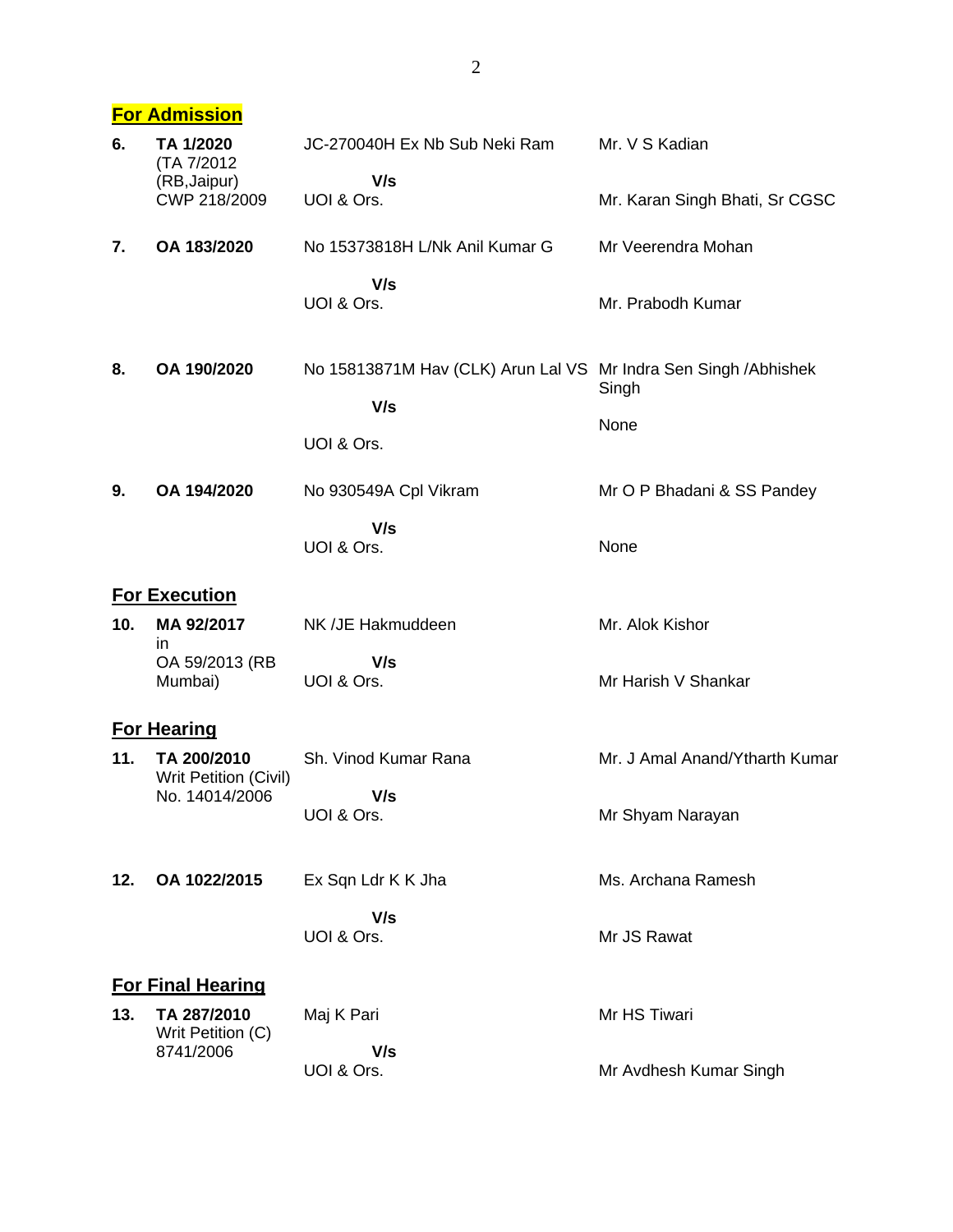### **HON'BLE THE CHAIRPERSON WILL SIT SINGLY IMMEDIATELY AFTER THE BOARD OF DB IS DISCHARGED**

|    | S. No. Case No.                              | <b>Parties Name</b>                                                     | <b>Advocate for Petitioner /</b><br><b>Respondents</b> |
|----|----------------------------------------------|-------------------------------------------------------------------------|--------------------------------------------------------|
|    | <b>For Orders</b>                            |                                                                         |                                                        |
| 1. | AT 26/2018<br>with<br>MA 2914/2019           | Ex Wg Cdr Arun Kumar Dikshit (22265- Mr. U K Shandilya<br>G)            |                                                        |
|    | ın<br>OA 223/2017 (PB)                       | V/s<br>UOI & Ors                                                        | Mr. Karan Singh Bhati, Sr CGSC                         |
| 2. | AT 3/2020<br>in                              | LAC Harpal Singh (921303-A)                                             | Mr. Ajit Kakkar & Associates                           |
|    | OA 1561/2019<br>with<br>MA 2520/2019<br>(PB) | V/s<br>UOI & Ors.                                                       | Mr. S D Windlesh                                       |
| 3. | AT 4/2020<br>in                              | Maj Sushil Kumar (NTS 17566 K)                                          | None                                                   |
|    | OA 48/2018 (AFT<br>(CB) Jodhpur)             | V/s<br>UOI & Ors                                                        | Dr Vijendra Singh Mahndiyan                            |
| 4. | AT 5/2020<br>in<br>OA 2769/2019              | Sep/DSC Narender Singh (No<br>3395181 A)                                | Mr US Maurya                                           |
|    | (RB, Chandigarh)                             | V/s<br>UOI & Ors                                                        | None                                                   |
| 5. | AT 6/2020<br>in.                             | Ex Cfn Rajan Joshi (No 7119263)                                         | Mr Baljeet Singh & Deepika<br>Sheoran                  |
|    | OA 310/2018<br>(RB, Kochi)                   | V/s<br>UOI & Ors                                                        | None                                                   |
| 6. | AT 7/2020<br>in.<br>OA 38/2020               | Nk DSC (GD) Jagdish Prasad Jaelwal<br>(No 14578246 K)                   | Mr Manoj Kr Gupta                                      |
|    | (RB, Chandigarh)                             | V/s<br>UOI & Ors                                                        | None                                                   |
| 7. | AT 8/2020<br>in.                             | Gp Capt BKE Jacob (No 21917H)                                           | Mr Indra Sen Singh/Abhishek<br>Singh                   |
|    | OA 433/2019<br>(RB, Lucknow)                 | V/s<br>UOI & Ors                                                        | None                                                   |
| 8. | MA 189/2020<br>in<br>OA 898/2019 (PB)        | JC 671040H Nb Sub (Then No<br>15121717W Hav/PA) Nimai Chandra<br>Mandal | Mr Indra Sen Singh & Abhishek<br>Singh                 |
|    |                                              | V/s<br>UOI & Ors                                                        | Mr. Anil Gautam                                        |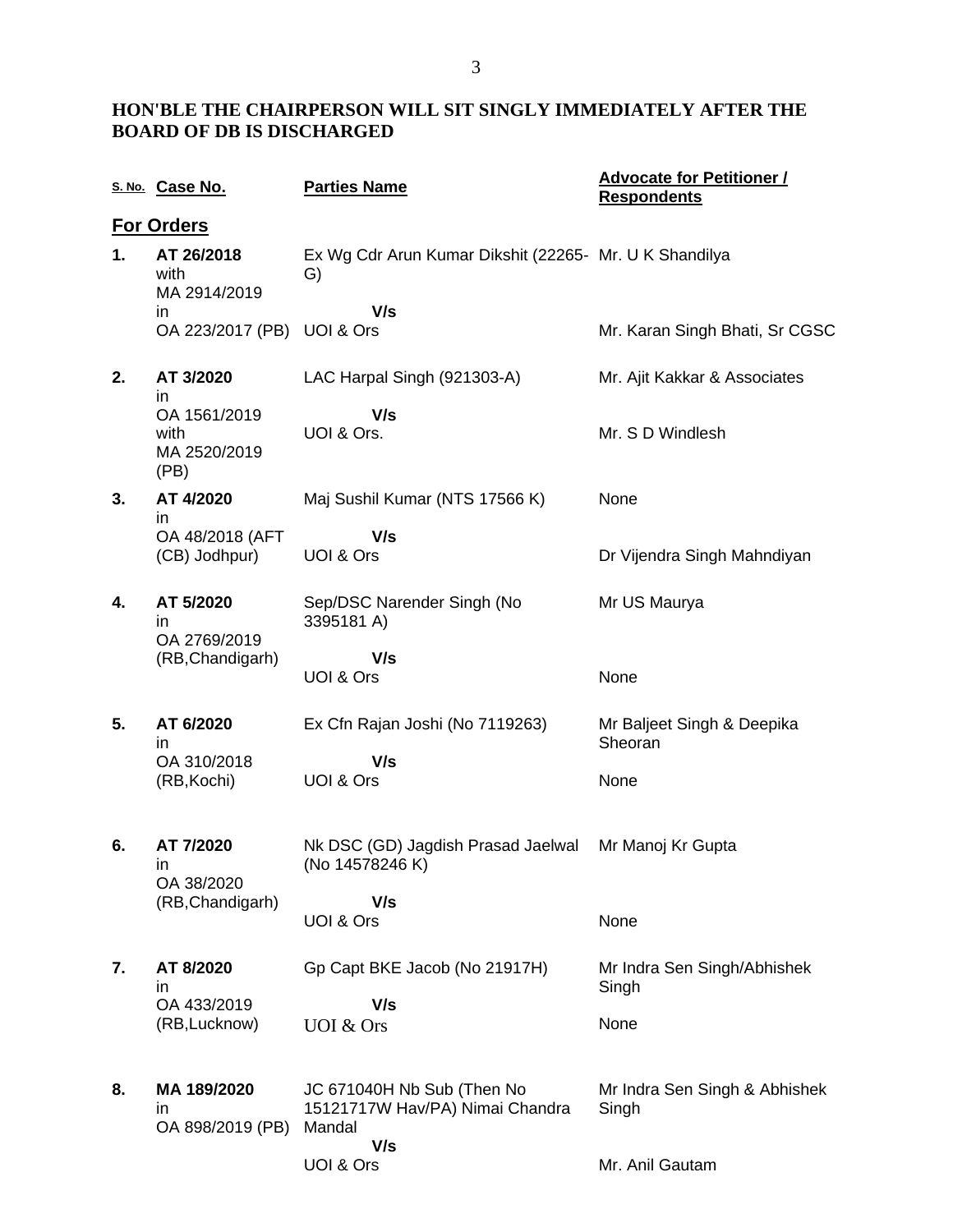**9. MA 190/2020** in OA Diary No.371/2020 No. 10182455-M Sep/DSC Yogendra Ram  **V/s** UOI & Ors. Mr. U S Maurya None **10. MA 192/2020** in OA Diary No.221/2020 Ex Nb Sub Rajpal Singh (JC 131676 Y) Mr DS Kauntae  **V/s** UOI & Ors. None **11. MA 194/2020** in OA Diary No.7740/2019 No. 1082263-Y L/Nk/DSC Sahadev Singh Tomar  **V/s** UOI & Ors. Mr. U S Maurya None **12. MA 195/2020** in OA Diary No.441/2020 No 4180906K Ex Nk/DSC Darwan Singh Dhami  **V/s** UOI & Ors. Mr US Maurya None **13. MA 196/2020** in OA 1832/2019 (PB) No. 4194719-W Hav/Clk (SD) Jai Bhagwan  **V/s** UOI & Ors. Mr. Indra Sen Singh/Abhishek Singh Mr Karan Singh Bhati, Sr CGSC **14. MA 201/2020** in OA Diary No.292/2020 No 5346017A Ex L/Nk/DSC Dhan Kaji Gurung  **V/s** UOI & Ors. Mr US Maurya None

#### **THIS BENCH WILL NOT ASSEMBLE TODAY**

#### **CORAM:**

#### **HON'BLE JUDICIAL MEMBER NOT AVAILABLE HON'BLE MS. JUSTICE SUNITA GUPTA HON'BLE AIR MARSHAL B.B.P. SINHA**

| No. | Case No. | <b>Parties Name</b> |
|-----|----------|---------------------|
|     |          |                     |

#### **No. Case No. Parties Name Advocate for Petitioner / Respondents**

**For Orders**

Mr. Devi Singh

**1. OA 17/2015**  (RB, Jaipur) Kaptan Singh

> **V/s** UOI & Ors.

Dr Vijendra Singh Mahndiyan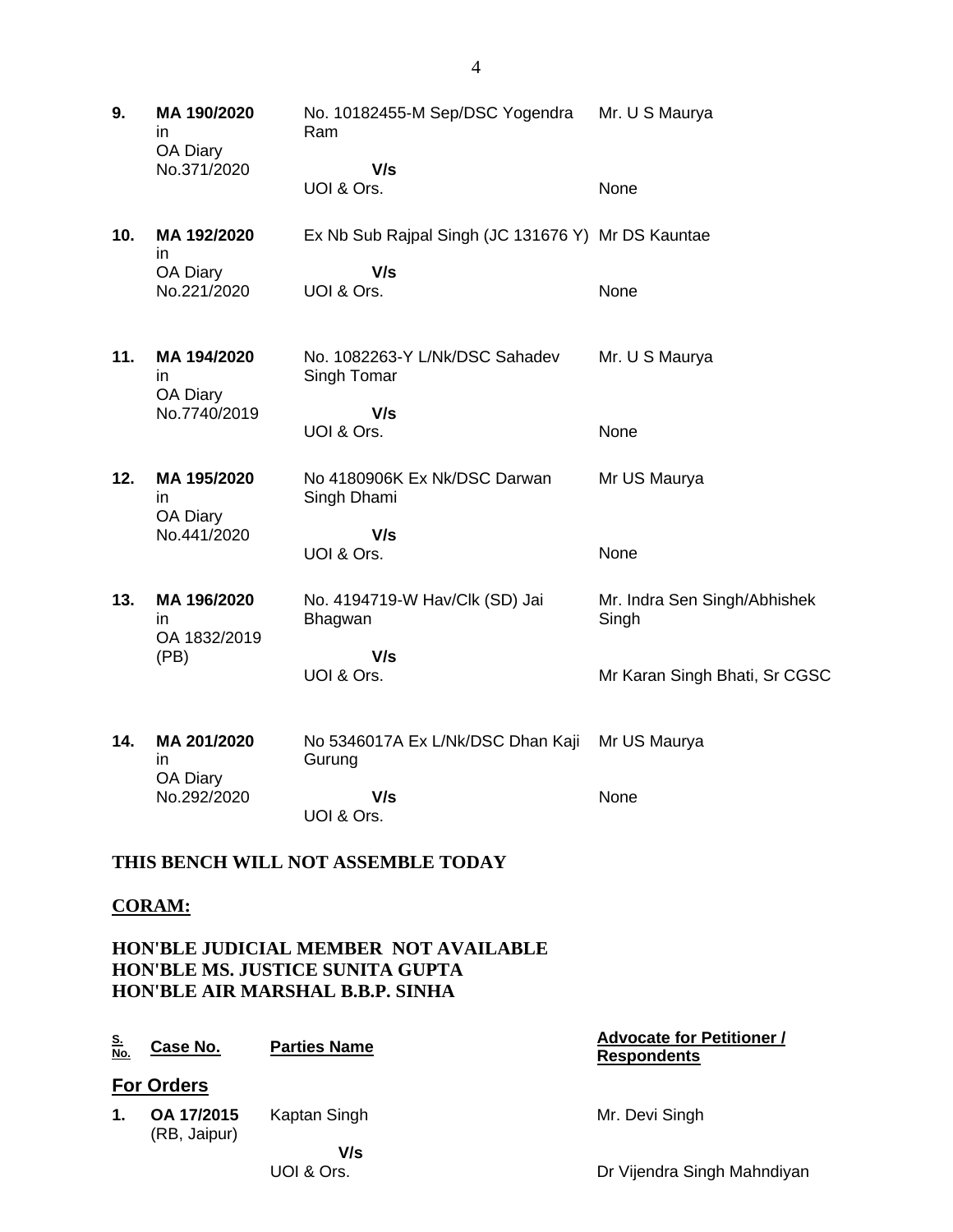| 2.  | OA 55/2014<br>(RB, Jaipur)  | Rajat Kumar Sharma      | Mr. Arun Singh Shekhawat         |
|-----|-----------------------------|-------------------------|----------------------------------|
|     |                             | V/s<br>UOI & Ors.       | Dr Vijendra Singh Mahndiyan      |
| 3.  | OA 58/2015<br>(RB, Jaipur)  | Mahesh Singh            | Mr. S B Singh                    |
|     |                             | V/s<br>UOI & Ors.       | Dr Vijendra Singh Mahndiyan      |
| 4.  | OA 66/2015<br>(RB, Jaipur)  | Dhara Singh Gurjar      | Mr. K C Sharma                   |
|     |                             | V/s<br>UOI & Ors.       | Dr Vijendra Singh Mahndiyan      |
| 5.  | OA 72/2015                  | Manjeet Kumar           | Mr. P S Rathore & Yogendra Singh |
|     | (RB, Jaipur)                | V/s<br>UOI & Ors.       | Dr Vijendra Singh Mahndiyan      |
| 6.  | OA 82/2015<br>(RB, Jaipur)  | <b>Ompal Singh</b>      | Mr. Ved Prakash                  |
|     |                             | V/s<br>UOI & Ors.       | Dr Vijendra Singh Mahndiyanl     |
| 7.  | OA 105/2014<br>(RB, Jaipur) | Smt. Madina Bano & Ors. | Ms Savita Singh                  |
|     |                             | V/s<br>UOI & Ors.       | Dr Vijendra Singh Mahndiyan      |
| 8.  | OA 136/2015<br>(RB, Jaipur) | Dashrath Singh Rathore  | Mr. R S Bhadauria                |
|     |                             | V/s<br>UOI & Ors.       | Dr Vijendra Singh Mahndiyan      |
| 9.  | OA 256/2015<br>(RB, Jaipur) | Shankar Lal Mandia      | Mr. Shyam Pareek                 |
|     |                             | V/s<br>UOI & Ors.       | Dr Vijendra Singh Mahndiyan      |
| 10. | OA 275/2015<br>(RB, Jaipur) | Rajesh Kumar            | Mr. Ankit Kumar                  |
|     |                             | V/s<br>UOI & Ors.       | Dr Vijendra Singh Mahndiyan      |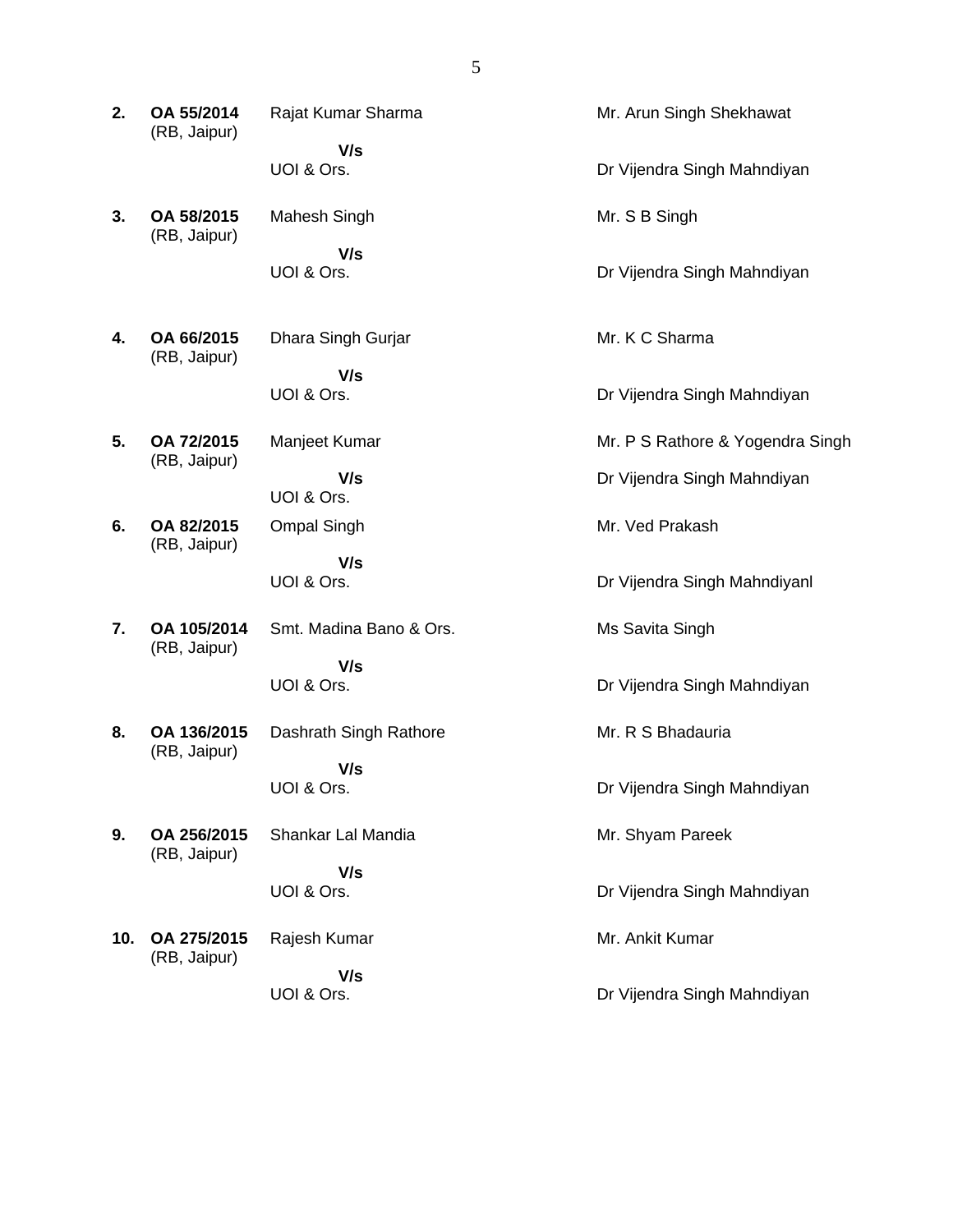# **ARMED FORCES TRIBUNAL, PRINCIPAL BENCH, NEW DELHI LIST OF BUSINESS**

**Date: 24-01-2020**

**Timing: 10:30 AM to 01.00 PM & 02.00 PM to 04.30 PM**

# **COURT No. 2 (Ground Floor)**

#### **CORAM:**

#### **HON'BLE MS. JUSTICE SUNITA GUPTA HON'BLE AIR MARSHAL B.B.P. SINHA**

|    | S. No. Case No.                      | <b>Parties Name</b>                                  | <b>Advocate for Petitioner /</b><br><b>Respondents</b> |
|----|--------------------------------------|------------------------------------------------------|--------------------------------------------------------|
|    | <b>For Admission</b>                 |                                                      |                                                        |
| 1. | OA 1438/2018<br>with                 | Ex Nk Ami Lal (No 2872730P)                          | Mr JP Sharma & Associates                              |
|    | MA 1935/2018 &<br>1936/2018          | V/s<br>UOI & Ors.                                    | Mr. Shyam Narayan                                      |
| 2. | OA 1657/2019<br>with                 | Ex Sgt Man Mohan (654345)                            | Mr. Baljeet Singh                                      |
|    | MA 2597/2019                         | V/s<br>UOI & Ors.                                    | Mr. Prabodh Kumar                                      |
| 3. | OA 1662/2019                         | Air Cmde Ram Pratap Singh (Retd)<br>(No 18479)       | Mr Baljeet Singh and Deepika<br>Sheoran                |
|    |                                      | V/s<br>UOI & Ors.                                    | None                                                   |
| 4. | OA 1664/2019                         | No. 17902 Gp Capt Anil Kumar Gupta<br>(Retd.)        | Mr. Baljeet Singh                                      |
|    |                                      | V/s<br>UOI & Ors.                                    | None                                                   |
| 5. | OA 2310/2019<br>with<br>MA 3210/2019 | Ex Sep Dhanvijay Sidhartha<br>Ramchandra (4551788-M) | Mr. Ajit Kakkar                                        |
|    |                                      | V/s                                                  |                                                        |
|    |                                      | UOI & Ors.                                           | Mr. Prabodh Kumar                                      |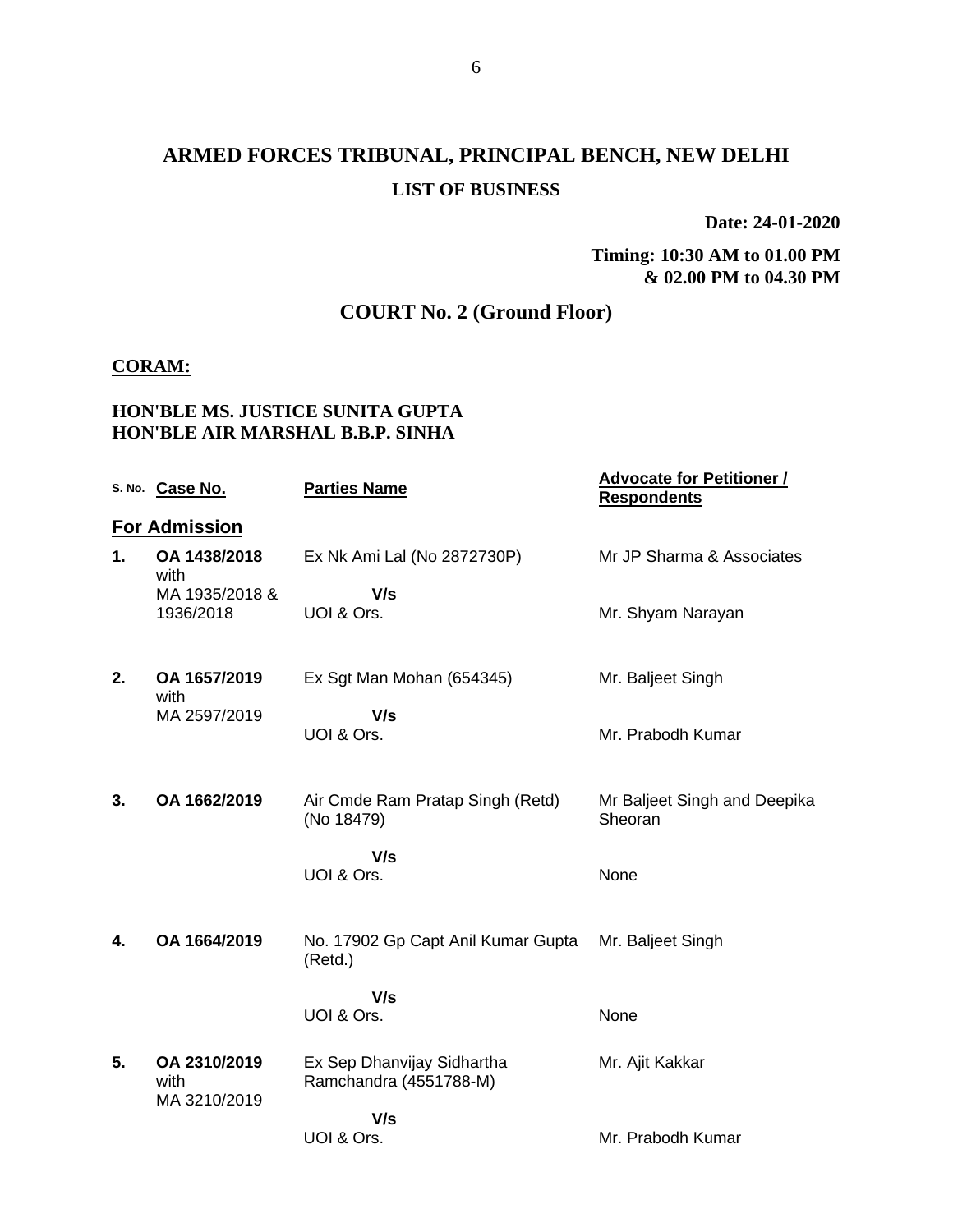| 6.  | OA 2311/2019<br>with<br>MA 3211/2019       | Smt Varsha Ashok Chougule Wd/O<br>Late No 14685214Y Sep Ashok D<br>Chougule | Ms Archana Ramesh                     |
|-----|--------------------------------------------|-----------------------------------------------------------------------------|---------------------------------------|
|     |                                            | V/s<br>UOI & Ors.                                                           | Mr. Tarunvir Singh Khehar             |
| 7.  | OA 46/2020<br>with                         | Ex Sea 1 Roop Chand (No 55423)                                              | Mr. Manoj Kr Gupta                    |
|     | MA 184/2020<br>(OA 23/2019<br>(RB, Jaipur) | V/s<br>UOI & Ors.                                                           | None                                  |
| 8.  | OA 182/2020<br>with<br>MA 191/2020         | JC-330874F Sub Maj/Hony Lt Sahajan Ms. Archana Ramesh<br>Mondal (Retd.)     |                                       |
|     |                                            | V/s<br>UOI & Ors.                                                           | Mr. Harish V Shankar                  |
| 9.  | OA 188/2020<br>with<br>MA 197/2020         | JC-766933F Ex Sub (Hony Sub Maj)<br>Dhaneswar Majhi                         | Mr. Durgesh Kumar Sharma              |
|     |                                            | V/s<br>UOI & Ors.                                                           | None                                  |
| 10. | OA 189/2020<br>with<br>MA 204/2020         | Lt Col Chandran KV (Retd) (SL 3768<br>A)                                    | Mr IS Yadav                           |
|     |                                            | V/s<br>UOI & Ors.                                                           | None                                  |
| 11. | OA 191/2020                                | Col Sanjay Kumar Khatri (Retd) (IC<br>46639 N)                              | Mr IS Yadav                           |
|     |                                            | V/s<br>UOI & Ors.                                                           | None                                  |
| 12. | OA 192/2020<br>with                        | SL-3909K Lt Col CP Johnson (Retd)                                           | Mr IS Yadav                           |
|     | MA 205/2020                                | V/s<br>UOI & Ors.                                                           | None                                  |
|     |                                            | <b>For Hearing (Pleadings not complete)</b>                                 |                                       |
| 13. | OA 118/2018                                | Smt Pushpa Devi                                                             | Mr Anshumaan Sahni & Sukant<br>Vikram |
|     |                                            | V/s<br>UOI & Ors.                                                           | Dr. Vijendra Singh Mahndiyan          |
| 14. | OA 598/2018<br>with<br>MA 440/2019         | Ex ERA. Jai Bhagwan Sharma (No<br>90595)                                    | Mr. Yogesh Kumar                      |
|     |                                            | V/s<br>UOI & Ors.                                                           | Mr JS Yadav                           |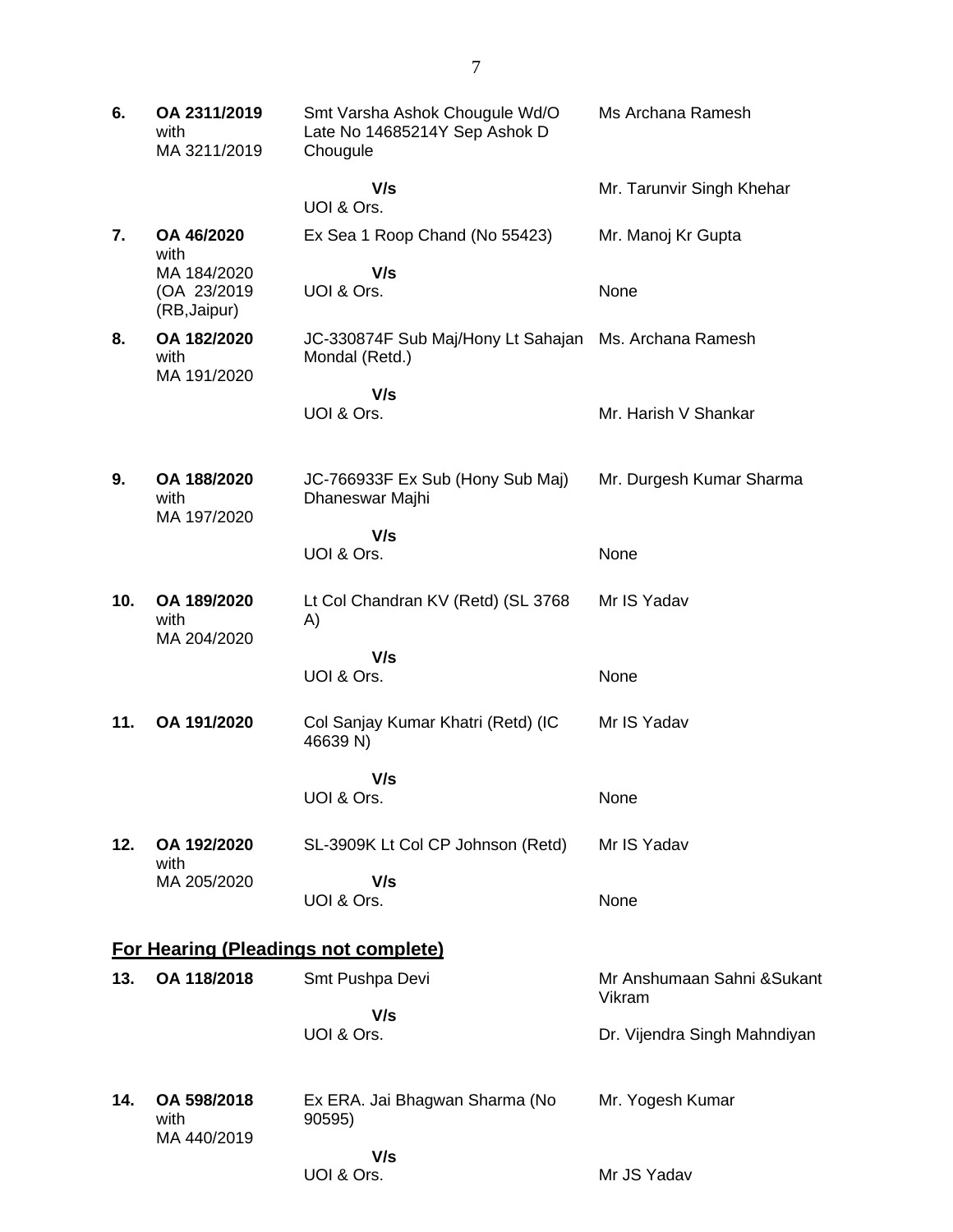| 15. | OA 1149/2018<br>with<br>MA 1031/2018 & | Ex ERA-3 Pralyankar No.181068-W<br>V/s                            | Mr. Ved Prakash                                       |
|-----|----------------------------------------|-------------------------------------------------------------------|-------------------------------------------------------|
|     | 1287/2019                              | UOI & Ors.                                                        | Mr. Harish V. Shankar                                 |
| 16. | OA 1155/2018<br>with<br>MA 1032/2018 & | Ex AG CH EAP Hrudananda Nayak<br>No.181998-H                      | Mr. Ved Prakash                                       |
|     | 2624/2019                              | V/s<br>UOI & Ors.                                                 | Dr. Vijendra Singh Mahndiyan                          |
| 17. | OA 1185/2018                           | Smt Budavati Jayamma M/O IC-53340 Ms. Jagriti Singh<br>Lt B S Rao |                                                       |
|     |                                        | V/s<br>UOI & Ors.                                                 | Mr. Shyam Narayan                                     |
| 18. | OA 182/2019<br>with                    | No. 790647-A Ex Sgt Uttam Kumar Rai Mr. Virender Singh Kadian     |                                                       |
|     | MA 598/2019                            | V/s<br>UOI & Ors.                                                 | Mr. V S Tomar                                         |
| 19. | OA 392/2019<br>with<br>MA 946/2019     | WO Shailendra Mishra (Retd) (No<br>659414)                        | Mr. Manoj Kr. Gupta                                   |
|     |                                        | V/s<br>UOI & Ors.                                                 | Mr. S D Windlesh for R 1-4 & Ms<br>Jaya Tomar for R-5 |
| 20. | OA 413/2019<br>with<br>MA 973/2019     | Col RK Chawla (Retd) (No<br>MR05607W)                             | Mr. AK Aggarwal                                       |
|     |                                        | V/s<br>UOI & Ors.                                                 | Mr. K K Tyagi                                         |
| 21. | OA 586/2019                            | TC-31525L Lt Col S K Singh (Retd)                                 | Mr. Krishna Mohan Rai                                 |
|     |                                        | V/s<br>UOI & Ors.                                                 | Mr Karan Singh Bhati, Sr CGSC                         |
| 22. | OA 741/2019                            | IC-40842N Col Atul Sharma (Retd)<br>V/s                           | Mr. Indra Sen Singh/Mr.<br><b>Abhishek Singh</b>      |
|     |                                        | UOI & Ors.                                                        | Mr. S P Sharma                                        |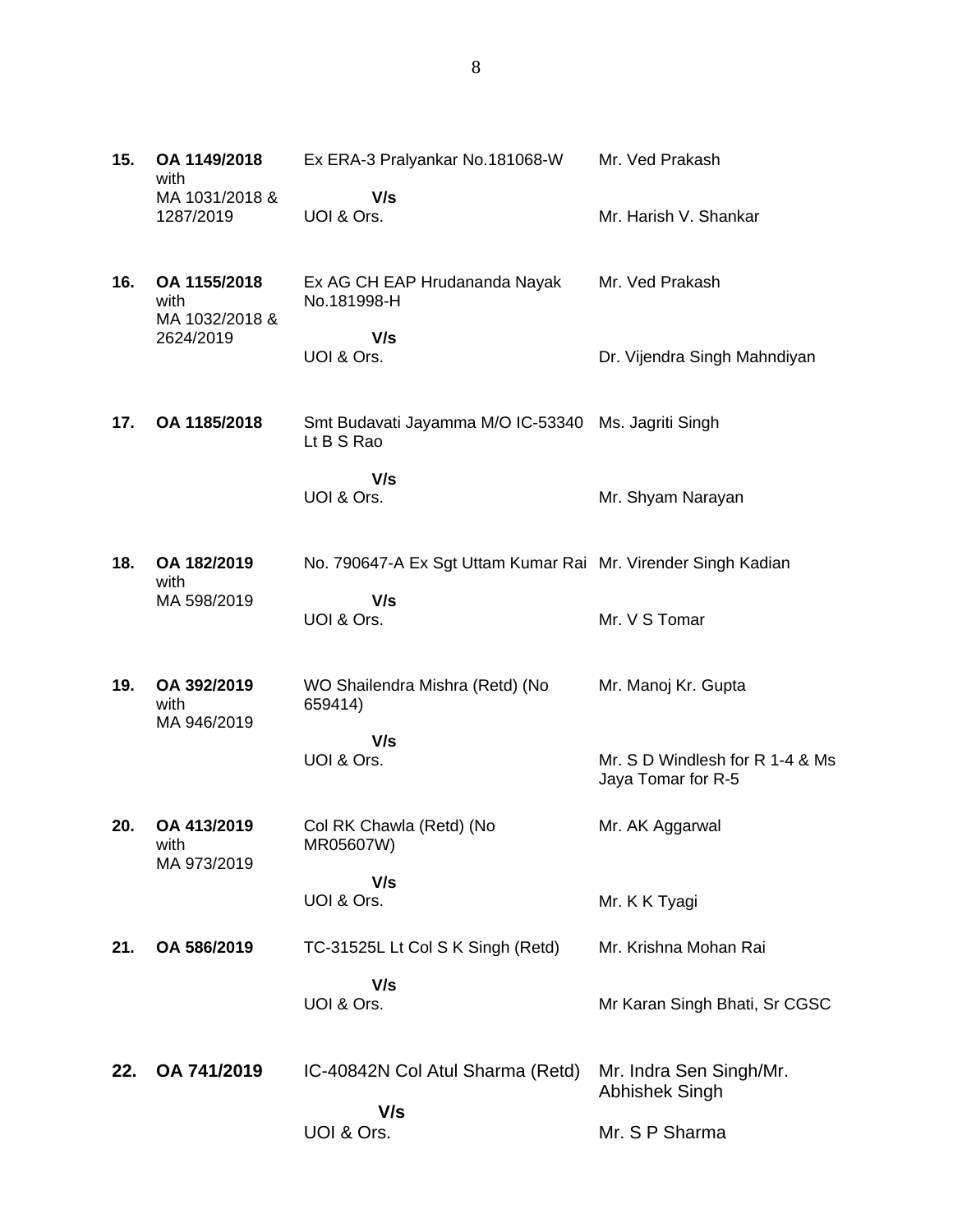|     | <b>For Execution</b>                |                                                            |                                |  |  |
|-----|-------------------------------------|------------------------------------------------------------|--------------------------------|--|--|
| 23. | MA 1371/2019<br>in.                 | No. 775696-N Ex JWO Pankaj Shukla                          | Mr. Ved Prakash                |  |  |
|     | OA 1293/2018                        | V/s<br>UOI & Ors.                                          | Ms. Jyotsna Kaushik            |  |  |
| 24. | MA 2059/2019<br>in.<br>OA 1249/2018 | Ex Hav/SHT Subhash Singh (No<br>6386095 W)                 | Mr Virender Singh Kadian       |  |  |
|     |                                     | V/s<br>UOI & Ors                                           | Mr. Shyam Narayan              |  |  |
| 25. | MA 2060/2019<br>in.                 | Ex Sep Budh Singh (No 3159683)                             | Mr Virender Singh Kadian       |  |  |
|     | OA 1565/2016                        | V/s<br>UOI & Ors                                           | Mr. Prabodh Kumar              |  |  |
|     | <b>For Orders</b>                   |                                                            |                                |  |  |
| 26. | MA 2048/2019 &<br>MA 2049/2019      | Gp Capt Aman Kapur                                         | Mr. Ajai Bhalla                |  |  |
|     | in.<br>OA 638/2018                  | V/s<br>UOI & Ors                                           | Ms Jyotsna Kaushik             |  |  |
| 27. | MA 3233/2019<br>in                  | Capt Kashyap Kumar                                         | Mr. Rishabh Sanchiti           |  |  |
|     | TA 3/2016                           | V/s<br>UOI & Ors.                                          | Mr. Karan Singh Bhati, Sr CGSC |  |  |
| 28. | MA 202/2020 &<br>MA 203/2020        | UOI & Ors                                                  | Mr Prabodh Kumar               |  |  |
|     | in<br>OA 1030/2015                  | V/s<br>Ex Capt DK Budhraja                                 | Ms. Archana Ramesh             |  |  |
|     | <b>Part Heard</b>                   |                                                            |                                |  |  |
| 29. | OA (Appeal)<br>1022/2018            | N. 4576674M Hav Sham Das D Thru<br>his wife Mrs. Raii Nair | Mr. Anand Kumar                |  |  |

**1922/2018** with MA 2125/2018 & MA 3309/2019 his wife Mrs. Raji Nair  **V/s** UOI & Ors. Mr. Karan Singh Bhati, Sr. CGSC with Mr Tarunvir Singh Khehar

# **For Hearing (Pleadings are completed)**

| 30. | OA 124/2014<br>with | Capt Manoj Rawat | Mr. Sukhjinder Singh           |
|-----|---------------------|------------------|--------------------------------|
|     | MA 1456/2019        | V/s              |                                |
|     | 1457/2019.          | UOI & Ors.       | Mr Karan Singh Bhati, Sr CGSC  |
|     | 1501/2019 &         |                  | with Mr Anil Gautam for R 1-3, |
|     | 1502/2019           |                  | None for R-4                   |